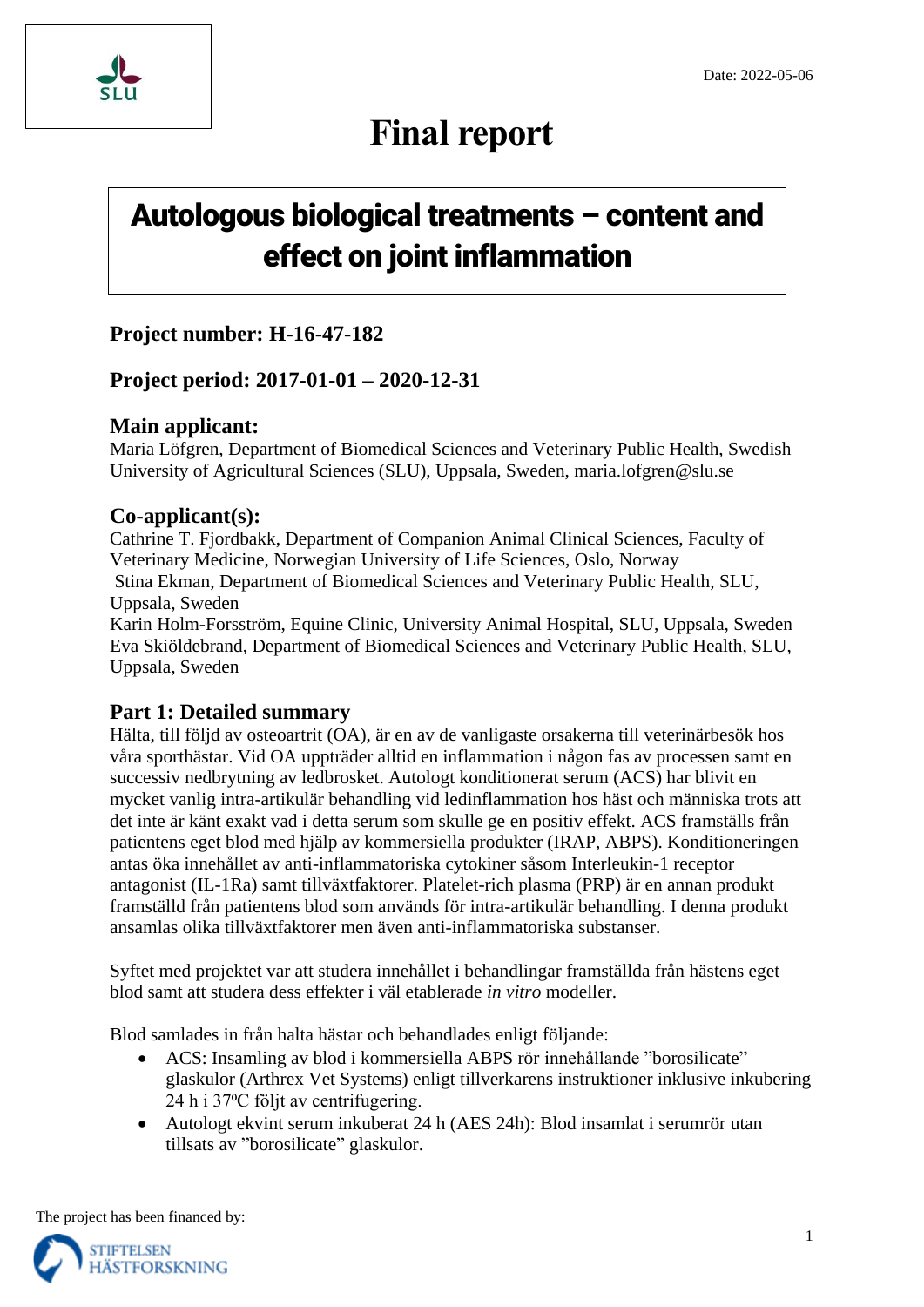- Autologt ekvint serum (AES): Blod insamlat i serumrör och centrifugerat utan inkubering, utan direkt alikvoterat.
- PRP: Insamling av blod i kommersiella ACP rör (Arthrex Vet Systems) enligt tillverkarens instruktion.

Innehållet i produkterna analyserades och en ökning av IL-1Ra kunde ses i både ACS och AES 24h jämfört med AES. En potentiell anti-inflammatorisk effekt studerades *in vitro* i ett pelletsystem där en inflammation inducerades i kondrocyter. Behandlingarnas (AES, AES 24h och ACS) förmåga att stoppa inflammationen studerades med hjälp av microarray och PCR av genuttryck samt innehåll av det nedbrytande enzymet MMP-13 i det omgivande mediet.

Analyserna visade inte någon förmåga av behandlingarna att stoppa inflammationen då ett minskat uttryck av matrix molekyler samt en ökning av nedbrytande enzymer kunde ses oavsett behandling. Behandlingarnas förmåga att regenerera brosk studerades i en *in vitro* modell där explant från brosk med mild ytlig OA användes. Brosket utvärderades med histologi och visade inte någon förmåga av behandlingarna AES, ACS eller PRP att regenerera brosket. Fortsatta analyser med hjälp av immunohistokemi skulle kunna identifiera andra effekter på brosket.

Sammanfattningsvis innehåller inkuberat serum ökade nivåer av IL-1Ra oavsett tillsats av glaskulor (ACS) eller inte (AES 24h) jämfört med serum som inte inkuberats, det var även stora individuella skillnader. Någon anti-inflammatorisk effekt på inflammerade kondrocyter eller någon regenerativ effekt på explant från ledbrosk kunde inte identifieras i *in vitro* försöken. Andra effekter än de studerade kan inte uteslutas och fortsatta studier är av stor vikt.

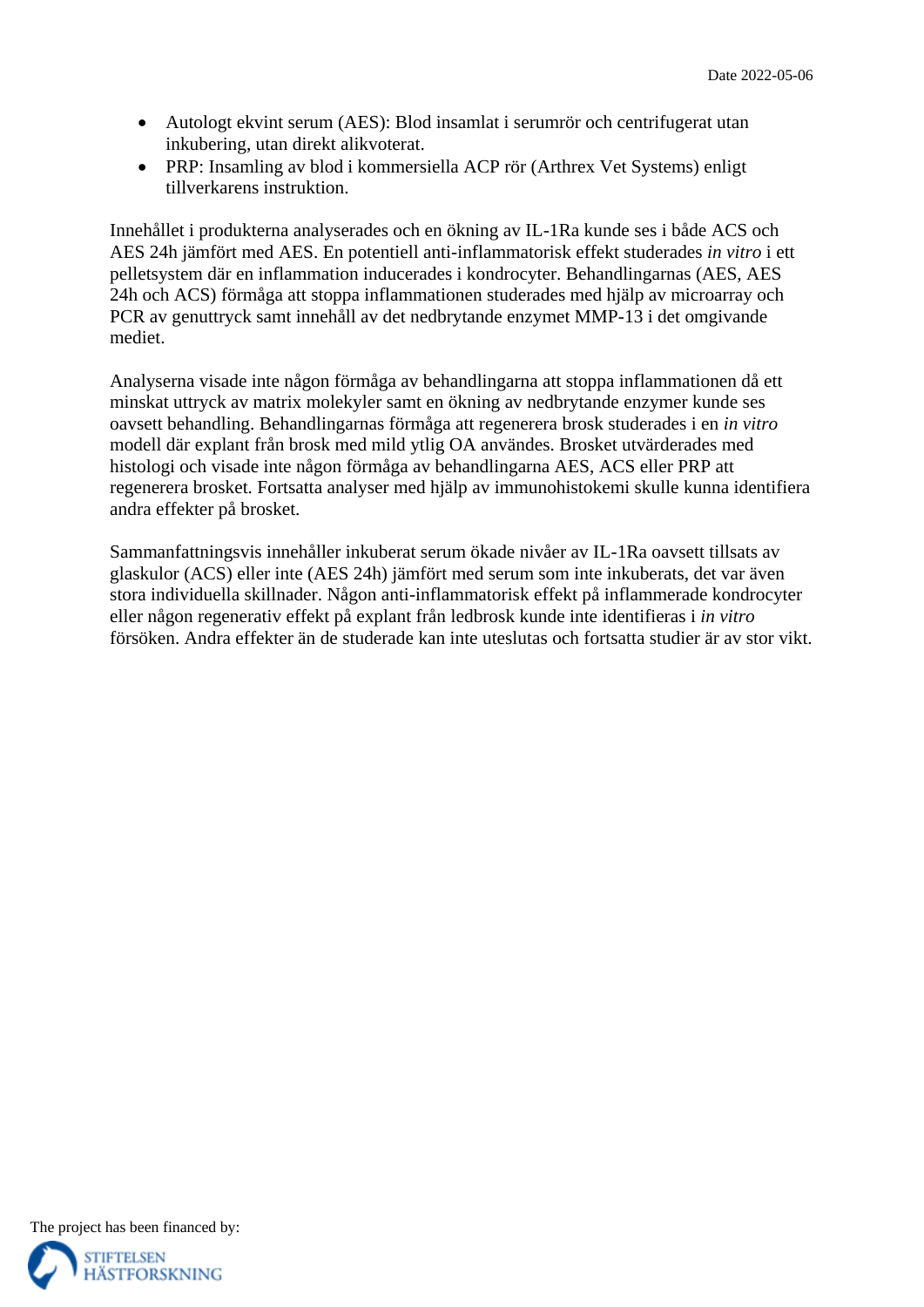## **Part 2: Main report (max. 10 pages)**

## **Introduction**

### Background

Osteoarthritis (OA), a condition involving inflammation and joint destruction, is a common cause of lameness in horses. There is a need for safe and effective disease-modifying treatments against OA. Autologous biological products such as autologous conditioned serum (ACS) and platelet-rich plasma (PRP) are currently used as intra-articular treatments even though the scientific evidence of positive effects is limited. The products are derived from the patient's own blood and the complete content and mechanisms of action are not fully understood. ACS and PRP both contain growth factors and anti-inflammatory cytokines. ACS is considered the main anti-inflammatory treatment through increased expression of IL-1Receptor antagonist (IL-1Ra), whereas PRP is suggested to be more anabolic.

### **Objective**

The purpose of this project was to define the individual components of the preparations *ex vivo* and characterise their effects on inflamed articular cartilage in well-established *in vitro* systems.

The specific aims were:

*Ex vivo:* a) To determine the concentration of well-defined cartilage-modifying substances (e.g. growth-stimulating and anti-inflammatory factors) in ACS and PRP preparations from different horses; and b) to define the inter-individual variations in concentrations of these factors.

*In vitro:* To test the hypothesis that ACS and PRP has a disease-modifying effect on inflamed articular cartilage in well-defined *in vitro* models.

## **Material and methods**

#### Preparation of samples

#### *Sampling 1*

Blood from five lame horses was collected and prepared as follows:

- Autologous conditioned serum (ACS): Blood collected in commercial ABPS tubes containing borosilicate glass beads (Arthrex Vet Systems) according to the manufacturer's instruction including incubation for 24 h in 37<sup>o</sup>C prior to centrifugation and collection of serum.
- Autologous equine serum with 24 h incubation (AES 24h): Blood collected in serum tubes without glass beads and prepared as ACS.
- Autologous equine serum (AES): Blood collected in serum tubes which was allowed to clot in room temperature for 1h prior to centrifugation and collection of serum.

#### *Sampling 2*

Blood from twenty lame horses was collected and prepared as follows:

- ACS: see sampling 1
- AES 24h: see sampling 1
- AES: see sampling 1
- PRP: Blood collected in commercial ACP tubes (Arthrex Vet Systems) according to the manufacturer's instruction.

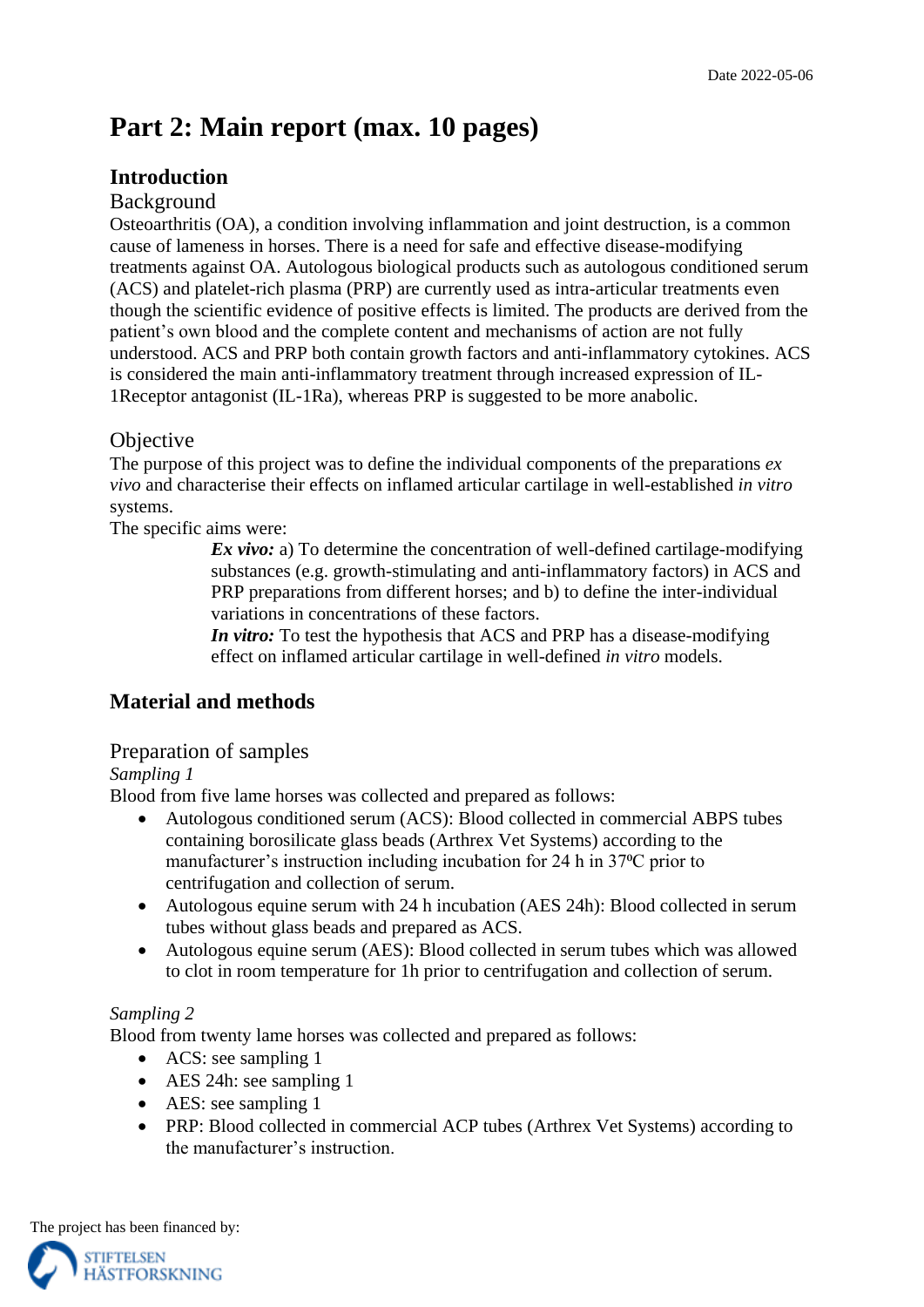#### *Ex vivo* methods

#### *Sampling 1*

The concentration of IL-1Ra in the samples from sampling 1 was measured using Equine IL-Ra DuoSet sandwich ELISA (RnD Systems) and the concentration of IL-1β was measured using Equine IL-1β VetSet™ sandwich ELISA (Kingfisher Biotech Inc.).

Proteins in the samples were measured with Proximity Extension Assay (PEA) technology using Olink® Inflammation panel v. 3004 and Olink® Oncology II panel v. 7002 (Olink Proteomics AB) according to the manufacturer's instructions. PEA technology enables 92 analytes to be analyzed simultaneously, using 1 µL of each sample. Data are quality controlled and normalized using an internal extension control and an inter-plate control, to adjust for intra- and inter-run variation. The final assay read-out is presented in Normalized Protein Expression (NPX) values, which is an arbitrary unit on a log2-scale; a high value corresponds to greater protein expression. All assay validation data are available on the manufacturer's website (www.olink.com). The assay is directed against human proteins and values below limit of detection can therefore indicate either low levels or an inability to detect the equine protein.

#### *Sampling 2*

The samples from sampling 2 were analysed using equine specific commercially available solid phase sandwich ELISA kits (RnD Systems) for determining concentration of IL-1Ra (DY2466), IL-1 $\beta$  (DY3340), IL-10 (DY1605) and TNF $\alpha$  (DY1814), whereas human-specific kits were used for TGF-β (DY240) and IGF-1 (DY291), the latter two having confirmed equine cross-reactivity.

#### *In vitro* methods

The effects of the preparations were investigated in two *in vitro* models, chondrocyte pellet cultures and cartilage explants.

#### *Pellet culture*

Chondrocytes were isolated from macroscopically normal equine cartilage from five euthanized, non-lame Icelandic horses (30 months old) as part of another study (Ley et al. 2013). The chondrocytes were expanded and cultured into 3D pellets and thereafter stimulated with recombinant equine IL-1β (RnD Systems) to mimic the inflammation in OA. The pellets were treated in the following treatment groups using samples from sampling 1 above:

- Unstimulated control
- $\bullet$  IL-1 $\beta$  (5 ng/ml)
- IL-1 $\beta$  (5 ng/ml) + AES (40% V/V)
- IL-1 $\beta$  (5 ng/ml) + AES24h (40% V/V)
- IL-1β (5 ng/ml) + ACS (40% V/V)

The pellets and media were collected after 2 and 48h. RNA was isolated from the pellets and gene expression of aggrecan and collagen type II alpha I was analysed with qRT-PCR using TaqMan® Gene Expression Assays (Applied Biosystems). Global gene expression was analysed with microarray using GeneChip Equine Gene 1.0 ST Arrays (Affymetrix Inc.). The content of the matrix degrading enzyme MMP-13 was measured in pellet medium using Fluorokine® E Human Active MMP-13 Fluorescent Assay (RnD Systems).

#### *Cartilage explants*

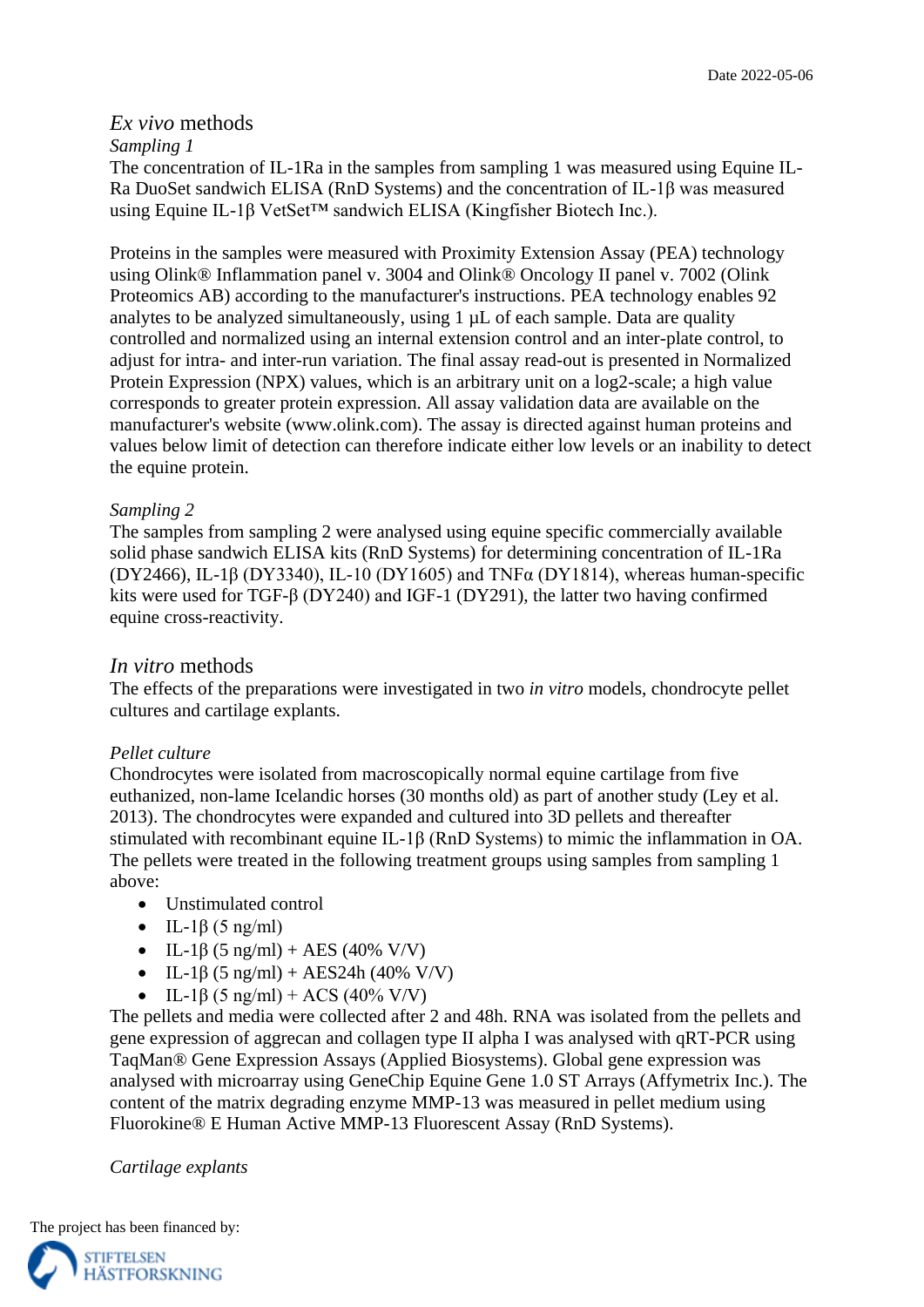Cartilage tissue for explant culture was collected at a local abattoir from 7 horses (7-16 years old) with mild structural OA in the fetlock joint. Macroscopic staging was done according to McIlwraith *et al.* 2010.

The explants were treated in the following treatment groups using samples from sampling 2 above:

- Unstimulated control
- $\bullet$  AES (40% V/V)
- $\bullet$  ACS (40% V/V)
- PRP (40% V/V)

The treatments were added for 72 h at day 0, 6 and 12 and explants were harvested at day 24. The explants were embedded in paraffin and the sections were stained with hematoxylin & eosin (H&E), 0.1% aqueous safranin-O counterstained with 0.1% aqueous fast green (SOFG) and graded microscopically according to McIlwraith *et al.* 2010.

#### Statistical methods

#### *Statistical analyses of PEA technology*

A paired Wilcoxon test was used for testing sinificance between groups. The *p*-values were corrected for multiple hypothesis testing using the Benjamini and Hochberg method (Benjamini & Hochberg 1993). Differences were considered significant when *p* < 0.05.

#### *Statistical methods for analysing IL-1Ra in serum preparations*

The data were analysed as a one-factor randomized block experiment (Olsson 2011) with "horse" as block and using the Mixed procedure in the SAS package according to the SAS/Stat User's Guide Version 9.4. (SAS Institute Inc. Cary, NC, USA). Assumptions underlying the analysis were checked using diagnostic plots. No apparent deviations from normality or homoscedasticity were detected. Multiple comparisons were adjusted for multiplicity using Tukey's method. Differences were considered significant when  $p < 0.05$ .

#### *Statistical comparisons in sampling 2*

The content of IL-1Ra, IGF-1 and TGF-β in AES, AES 24h, ACS and PRP was compared using a 95% confidence interval (CI).

*Statistical methods for MMP-13 in culture media and qRT-PCR of gene expression in pellets* Experimental data were analyzed using a repeated-measures mixed model (Littell *et al.* 2006) and the Mixed procedure in the SAS package according to the SAS/Stat User's Guide Version 9.4. (SAS Institute Inc.). The fixed part of the model included treatment, time, and the interaction between these. Relations between observations within unit were modeled using a compound symmetric covariance structure. Assumptions underlying the analysis were checked using diagnostic plots. No apparent deviations from normality or homoscedasticity were detected. Differences were considered significant when  $p < 0.05$ .

#### *Microarray data analysis*

All raw data from the microarray analyses were normalized in an Expression Console (Affymetrix Inc.) using the robust multi-array average method suggested by Li and Wong (Li & Wong 2001, Irizarry *et al.* 2003) and subsequent analyses of gene expression data were performed using the statistical computing language R (www.r-project.org) and packages available from the Bioconductor project (www.bioconductor.org). In order to search for the differentially expressed genes between unstimulated, IL-1β stimulated pellets and the other groups (unstimulated, AES, AES24h and ACS), a paired empirical Bayes moderated t-test was applied using the 'limma' package (Smyth 2004 and 2005). To address the problem with

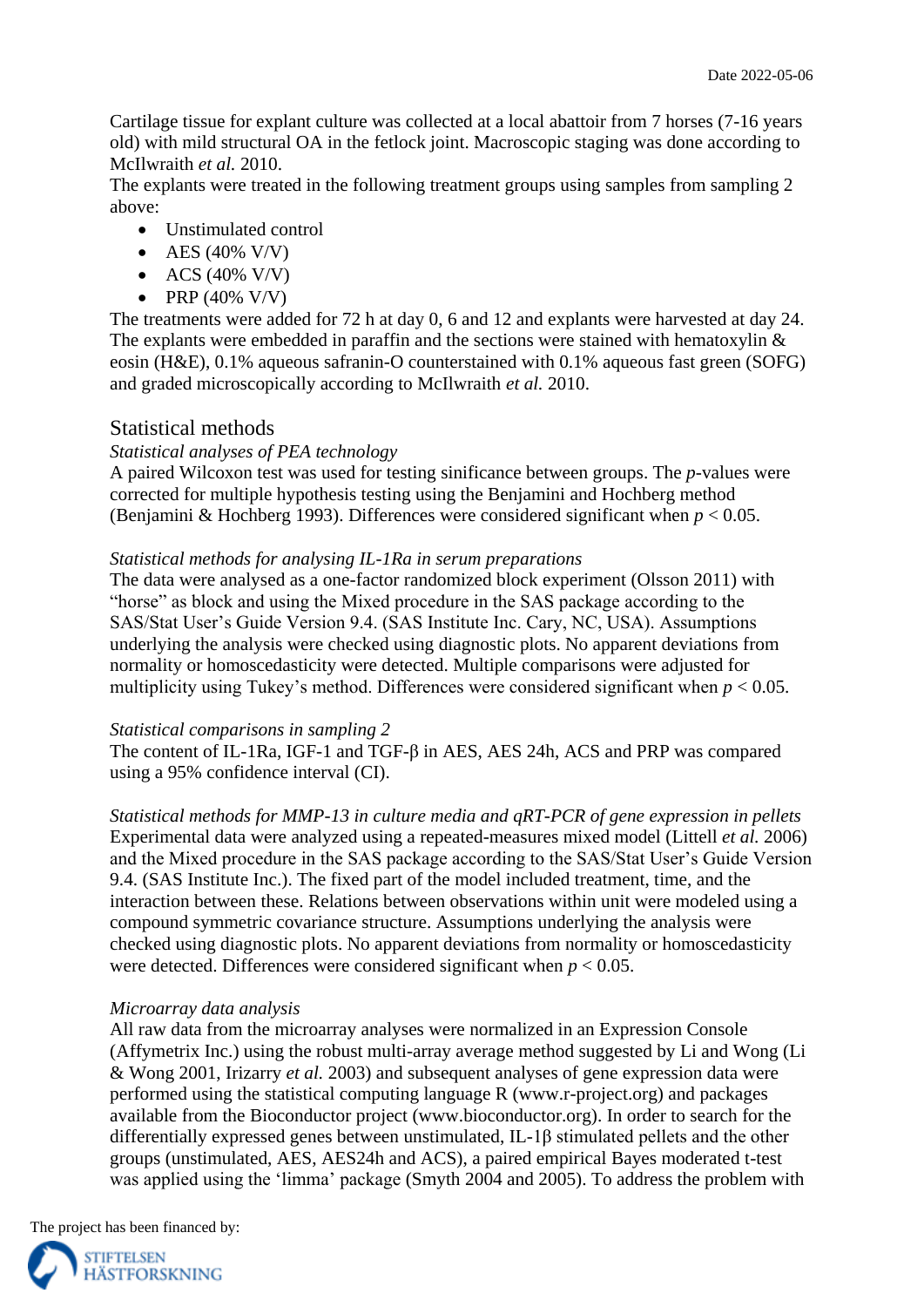multiple testing, the *p*-values were adjusted using the method of Benjamini and Hochberg (Benjamini & Hochberg 1993). Differences between IL-1β stimulated pellets and the other groups (unstimulated, treated with AES, AES 24h or ACS) were considered significant if the logarithmic fold change (log2 FC) was  $\geq 1$  or  $\leq$  -1 with adjusted *p* < 0.05. The microarray data have been submitted to the Gene Expression Omnibus (www.ncbi.nlm.nih.gov/geo/), accession number GSE152253.

#### *Explant evaluation*

The histological staging for control, ACS and AES at day 24 were analysed with GraphPad Prism 7.04 with One-way ANOVA (non-parametric) med Greenhouse-geisser correction. Data were presented as mean ( $\pm$ SD) and significance was set at  $p < 0.05$ .

#### Ethical permission

The study was approved by the Ethical Committee on Animal Experiments, Uppsala, Sweden (No.C62/13 and 5.8.18-02896/2018). Collection of cartilage for pellet culture was done as part of another study (Ley et al. 2013) with ethical approval from the Iceland National Animal Research Committee 2007.

## **Results and discussion**

#### Ex vivo

*Sampling 1*

IL-1Ra was detected in all samples and the mean concentrations and results of statistical comparisons are shown in table 1.

**Table 1.** IL-1Ra concentration in AES, AES 24h and ACS and statistical comparisons between samples. Values are presented as mean  $\pm$  standard deviation (SD) and  $p<0.05$  is considered significantly different. n=5.

|           | <b>Significantly different</b><br><b>Concentration</b><br>$(ng/ml \pm SD)$<br>than: |        |            |
|-----------|-------------------------------------------------------------------------------------|--------|------------|
| AES       | $0.412 \pm 0.493$                                                                   | AES24h | $p=0.0002$ |
| $AES$ 24h | $31.1 \pm 11.2$                                                                     | ACS    | $p=0.0162$ |
| ACS       | $15.8 \pm 9.94$                                                                     | AES    | $p=0.0153$ |

Increased levels of IL-1Ra after incubation of serum with or without glass beads have previously been detected in equine (Hraha *et al.* 2011, Fjordbakk *et al.* 2014, Lasarzik de Ascurra *et al.* 2019, Linardi *et al.* 2019), canine (Sawyere *et al.* 2016), and human (Meijer *et al.* 2003, Rutgers *et al.* 2010) samples. The significantly higher concentration in AES 24h (incubated without commercial system) is interesting and questions the need for commercial products to obtain high levels of IL-1Ra.

IL-1β was not detected in any AES or ACS sample, and was only detected in the AES 24h sample from one horse.

The PEA technology allowed analysis of 184 protein assays. The following table depicts the detectability range of the 184 assays (Table 2). Detectability 1 means that the assay is detected in all samples and detectability 0 means the assay is not detected in any sample.

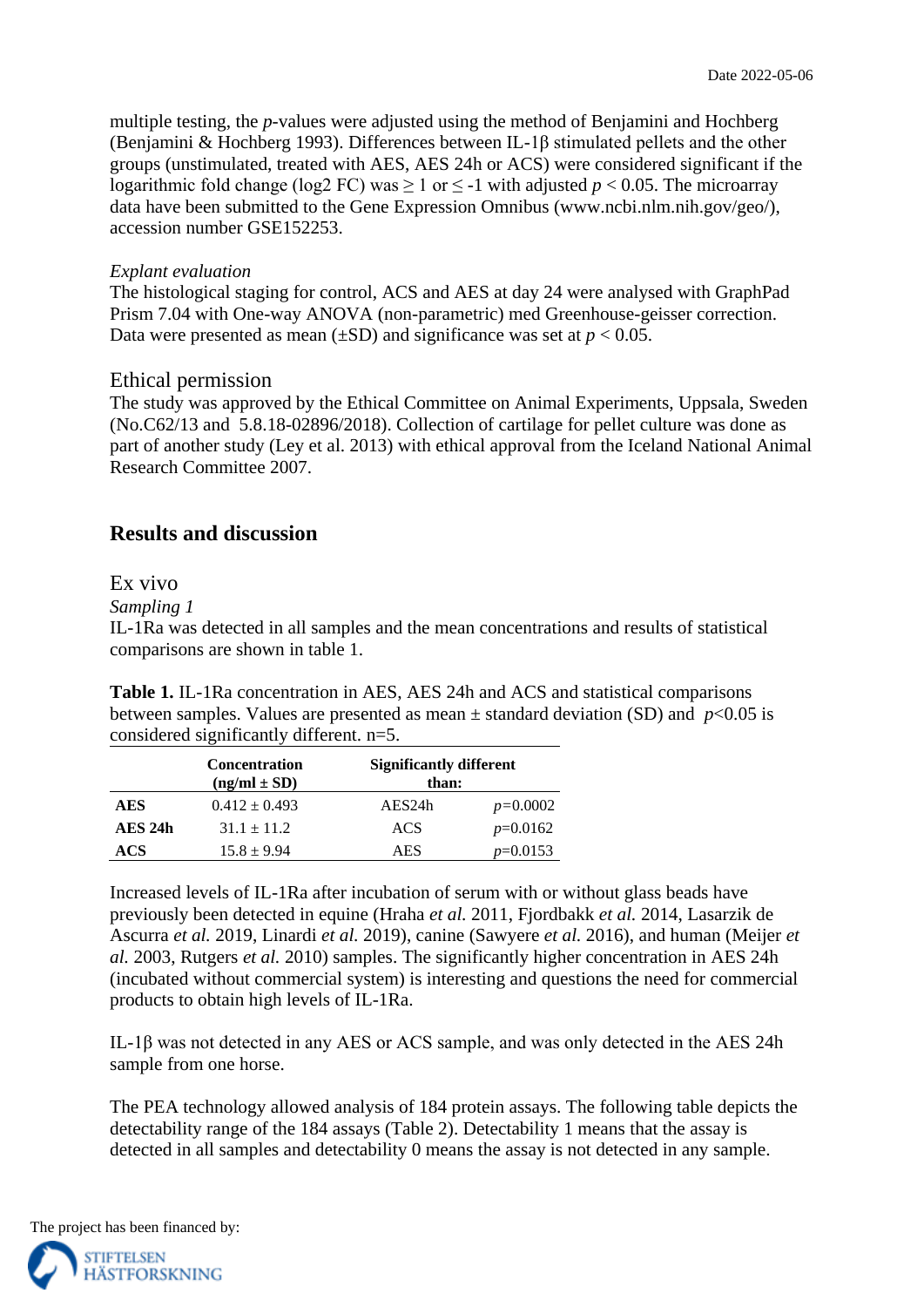|  |  | Table 2. Detectability distribution of assays |  |  |
|--|--|-----------------------------------------------|--|--|
|--|--|-----------------------------------------------|--|--|

| <b>Detectability</b> | Number of |
|----------------------|-----------|
| range                | assays    |
| $0 - 0.25$           | 78        |
| $0.25 - 0.5$         | 23        |
| $0.5 - 0.75$         | 8         |
| $0.75 - 1$           | 74        |

The statistical test found no assays that significantly (adjusted  $p$ -value  $< 0.05$ ) separated the groups AES, AES 24h and ACS from each other. It is not possible to know if this is due to the small sample size or if there really are none to be found.

#### *Sampling 2*

The content of IL-1Ra, IGF-1 and TGF-β in samples from sampling 2 is presented in table 3. Comparisons of the 95% CI showed that the concentration of IL-1Ra was higher in AES 24h than in the other groups and that the content in ACS was higher than in AES and PRP. The content of TGF-β was higher in PRP than in the other goups. The majority of IL-10, IL-1β and TNF-α measurements fell below or near the lower limit of detection even at the lowest possible dilution.

**Table 3.** Concentration of IL-1Ra, IGF-1 and TGF-β in AES, AES24h, ACSand PRP. Values are presented as mean (95% Confidence interval (CI)), n=20.

|            | <b>Concentration</b>      | <b>Concentration</b>     | <b>Concentration</b>     |
|------------|---------------------------|--------------------------|--------------------------|
|            | IL-1 $Ra$ (ng/ml)         | $IGF-1$ (ng/ml)          | $TGF- \beta$ (ng/ml)     |
|            | Mean $(95\% \text{ CI})$  | Mean $(95\% \text{ CI})$ | Mean $(95\% \text{ CI})$ |
| AES        | $2.38(1.24-3.52)$         | $25.92(21.69 - 30.13)$   | $1.85(1.76-1.95)$        |
| AES 24h    | $148.26(102.44 - 194.09)$ | $27.11(23.78-30.44)$     | $1.74(1.71-1.77)$        |
| ACS        | $17.58(5.78-29.38)$       | $25.32(22.33 - 28.30)$   | $1.31(1.13-1.49)$        |
| <b>PRP</b> | $5.14(-0.60-10.89)$       | $21.36(19.33 - 23.39)$   | $11.65(9.57 - 13.73)$    |

#### *In vitro*

#### *Pellet culture*

The concentration of matrix degrading enzyme MMP-13 in cell culture media was not significantly different in the treatment groups after 2 h. The concentration was significantly higher in the cell medium from IL-1β stimulated pellets compared to the unstimulated pellets after 48h but there were no significant differences between IL-1β stimulated pellets and pellets treated with AES, AES 24h or ACS.

Gene expression of the matrix molecule aggrecan was significantly lower in all IL-1β treated pellets after 2 h and 48 h, with and without treatments with AES, AES 24h and ACS. A significant reduction in gene expression was also seen for collagen type II alpha I after 48h in IL-1β treated pellets with and without treatments.

Microarray analysis of the pellets revealed differences in gene expression of 672 genes between IL-1β stimulated pellets and unstimulated pellets at 2 h and of 279 genes at 48 h. The number of significantly different genes between IL-1β and the treatment groups AES, AES 24h and ACS were 11, 13 and 12 respectively at 2 h and 82, 80 and 75 respectively at 48 h.

An overall catabolic state of the pellets were identified as increased concentration of MMP-13 and decreased gene expression of matrix components such as aggrecan and collagens. Gene

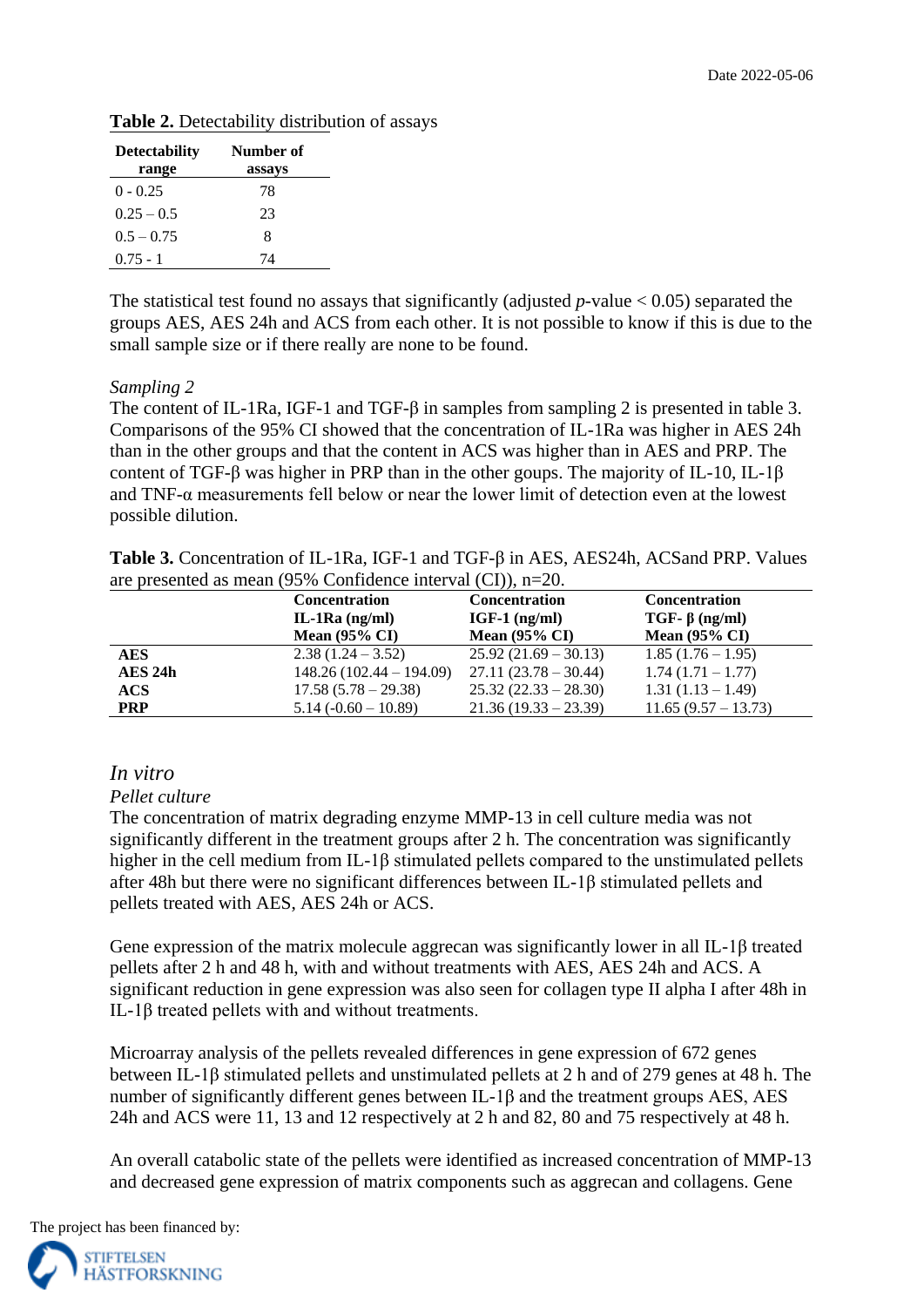expression of the degrading enzymes *ADAMTS1* and *ADAMTS5* was increased in treated pellets. Genes involved in inflammation such as *IL-6* and *IL-11* were identified among the significantly different genes. These genes has a regulative function and can be either beneficial or detrimental. Increased expression of several growth factors such as *FGF7, PDGFD, BMP2, GDF10, INHBA* and *INHBE* was identified which may be favourable for regenerating cartilage.

#### *Cartilage explants*

The cartilage explants were histologically graded after 24 days of culture. There were no significant differences between the groups unstimulated, AES and ACS which were graded as  $8 (\pm 2.4)$ ,  $8.7 (\pm 1.8)$  and  $8.5 (\pm 2.2)$  respectively. A regenerative effect on cartilage of the treatment can therefore not be supported in this study. The explants treated with PRP has been graded but not published and will be further analysed. All explants will be studied further with immunohistochemistry including markers for pain such as NGF (nerve growth factor), and their receptors (TrkA, p75).

#### **Conclusions**

In conclusion, this study is the first to display the global gene expression in inflamed chondrocytes and histological staging of OA cartilage to study the treatment effects of autolougous serum. There are large inter-individual differences in the content but an increase in IL-1Ra was observed in incubated samples, regardless of borosilicate glass beads were present (ACS) or not (AES 24h). Additionally, AES 24h contained significantly higher concentration of IL-1Ra than ACS, which questions the use of commercial systems to achieve high levels of IL-1Ra. However, neither, AES 24h nor ACS did show any evidence of antiinflammatory effects on the inflamed chondrocyte pellets or any evidence of regeneration in the OA cartilage explants. Hence the presented results do not support disease modifying properties of ACS.

#### **Relevance for the practical horse sector incl. recommendations**

The project has increased the knowledge about autologous biological treatments but cannot support disease modifying properties of the treatments. ACS and AES 24h contain higher levels of IL-1Ra than unincubated serum but an anti-inflammatory effect cannot be confirmed in the *in vitro* systems. Large inter-individual differences in the content was observed and the need for commercial systems can be questioned due to the higher concentration of IL-1Ra in AES 24h, not treated with borosilicate glass beads, compared to ACS. Further studies of the content has to be performed in order to exclude increased content of pro-inflammatory substances.

The lack of evidence for anti-inflammatory effects in the pellet system and lack of regeneration in the OA cartilage explants do not support disease-modifying properties but further studies are needed to potentially find other positive effects. In order to study potential pain relieving effects we would like to continue the analysis of the *in vitro* material using immunohistochemistry for pain mediators such as nerve growth factor (NGF) and its receptors TrkA and p75.

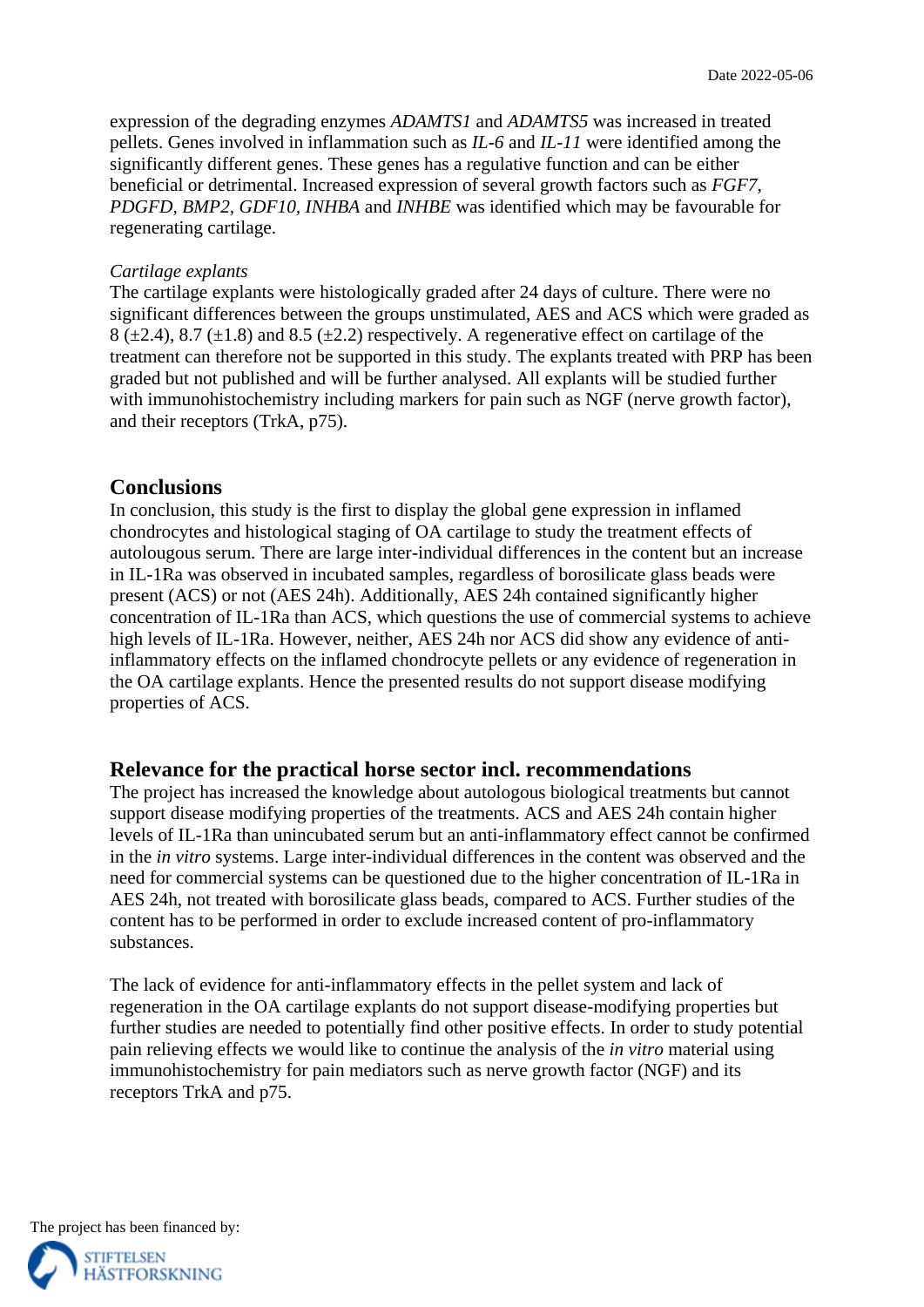## **References**

Benjamini Y, Hochberg Y. Controlling the false discovery rate: a practical and powerful approach to multiple testing. J R Stat Soc Series B Methodol. 1995;57:289-300.

Fjordbakk CT, Johansen GM, Løvås AC, Oppegård KL, Storset AK. Surgical stress influences cytokine content in autologous conditioned serum. Equine Vet J. 2014;47:212-217.

Hraha TH, Doremus KM, McIlwraith CW, Frisbie DD. Autologous conditioned serum: The comparative cytokine profiles of two commercial methods (IRAP and IRAP II) using equine blood. Equine Vet J. 2011;43:516-521.

Irizarry RA, Hobbs B, Collin F, Beazer‐Barclay YD, Antonellis KJ, Scherf U, et al. Exploration, normalization, and summaries of high density oligonucleotide array probe level data. Biostatistics. 2003;4(2):249-264.

Lasarzik de Ascurra J, Ehrle A, Einspanier R, Lischer C. Influence of Incubation Time and Incubation Tube on the Cytokine and Growth Factor Concentrations of Autologous Conditioned Serum in Horses. J Equine Vet Sci. 2019;75:30‐34.

Ley CJ, Ekman S, Dahlberg LE, Björnsdóttir S, Hansson K. Evaluation of osteochondral sample collection guided by computed tomography and magnetic resonance imaging for early detection of osteoarthritis in centrodistal joints of young Icelandic horses. Am J Vet Res. 2013;74(6):874-887.

Li C, Wong WH. Model-based analysis of oligonucleotide arrays: Expression index computation and outlier detection. Proc Natl Acad Sci USA. 2001;98(1):31-36.

Linardi RL, Dodson ME, Moss KL, King WJ, Ortved KF. The Effect of Autologous Protein Solution on the Inflammatory Cascade in Stimulated Equine Chondrocytes. Front Vet Sci. 2019;6:64. doi:10.3389/fvets.2019.00064

Littell R, Milliken G, Stroup W, Wolfinger R. Schabenberger O. SAS for mixed models, 2nd ed. Cary, NC: SAS Institute Inc.; 2006.

McIlwraith CW, Frisbie DD, Kawcak CE, Fuller CJ, Hurtig M, Cruz A.The OARSI histopathology initiative–recommendations for histological assessments of osteoarthritis in the horse. Osteoarthritis Cartilage. 2010;18:S93-S105.

Meijer H, Reinecke J, Becker C, Tholen G, Wehling P. The production of anti-inflammatory cytokines in whole blood by physic-chemical induction. Inflamm Res. 2003;52: 404-407.

Olsson U. Statistics for Life Science 1. Lund, Studentlitteratur; 2011.

Rutgers M, Saris DB, Wouter WJ, Creemers LB. Cytokine profile of autologous conditioned serum for treatment of osteoarthritis, in vitro effects on cartilage metabolism and intraarticular levels after injection. Arthritis Res Ther. 2010;12:R114.

Sawyere DM, Lanz OI, Dahlgren LA, Barry SL, Nichols AC, Werre SR. Cytokine and growth factor concentrations in canine autologous conditioned serum. Vet Surg. 2016;45(5):582-586.

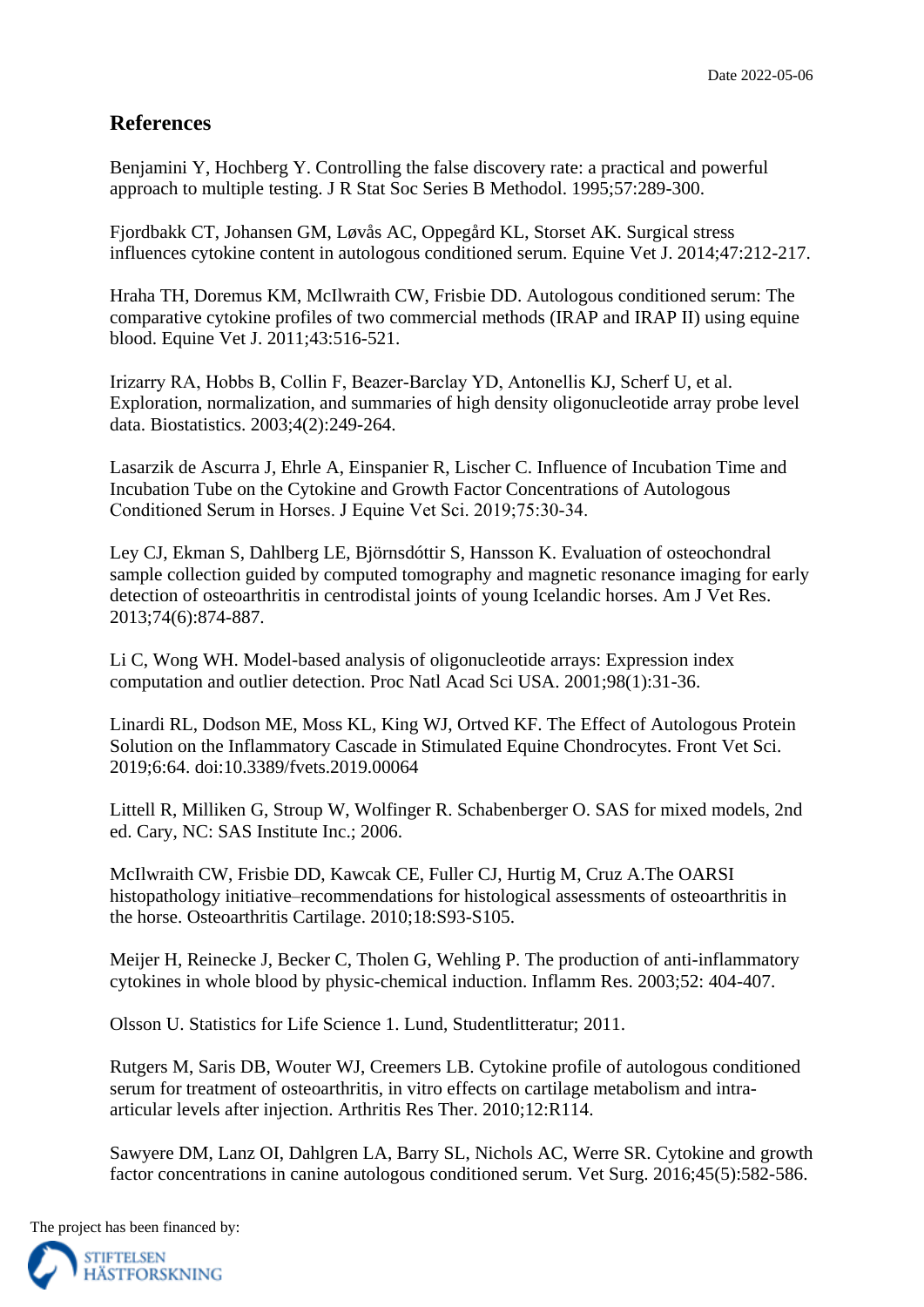Smyth GK. Linear models and empirical bayes methods for assessing differential expression in microarray experiments. Stat Appl Genet Mol Biol. 2004;3:1-25.

Smyth GK. Limma: linear models for microarray data. In: Gentleman R, Carey VJ, Huber W, Irizarry RA, Dudoit S, editors. Bioinformatics and Computational Biology Solutions Using R and Bioconductor. New York: Springer; 2005. pp. 397-420.

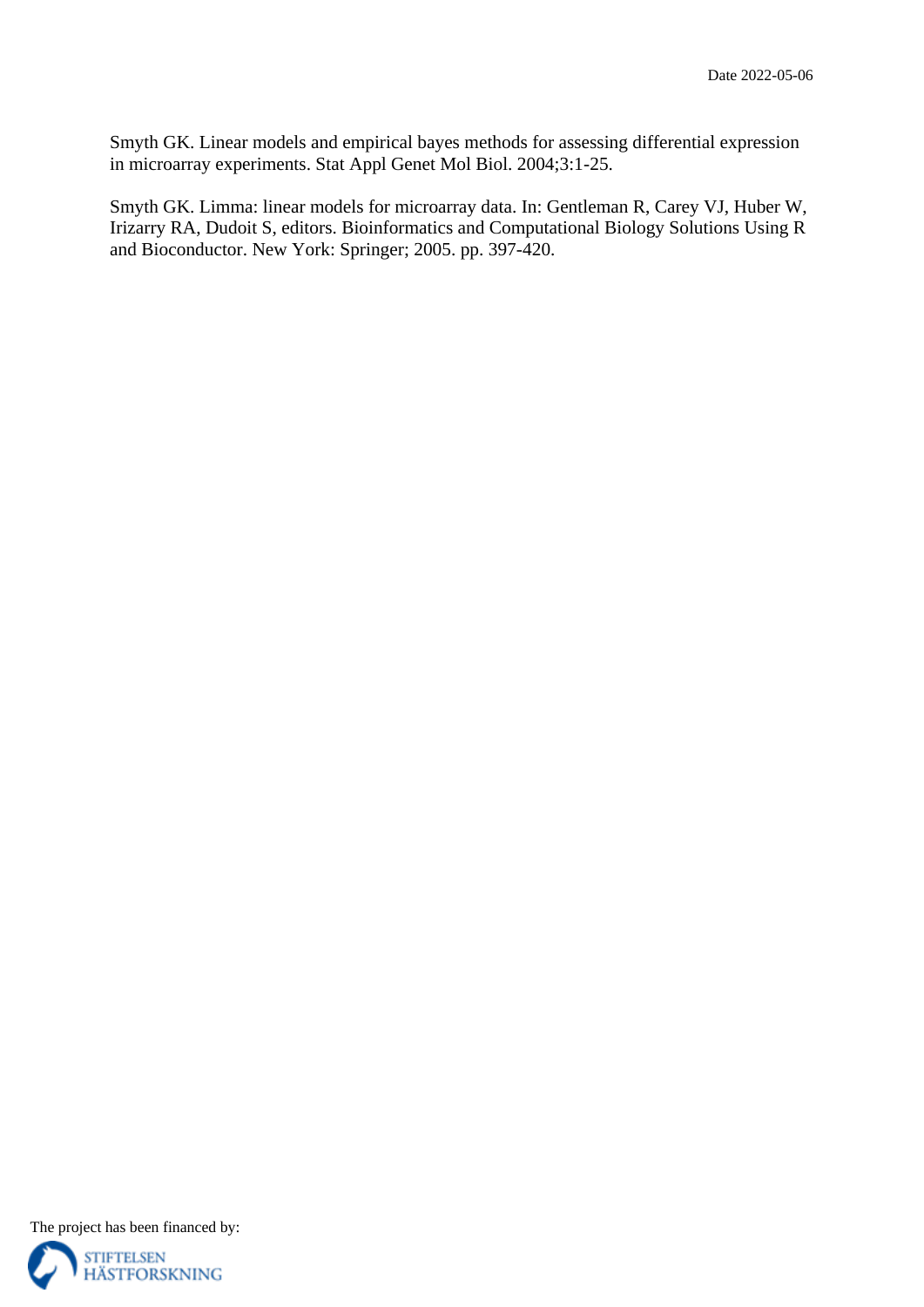## **Part 3: Result dissemination**

| <b>Scientific</b><br>publications,<br>published                                      | Marques-Smith P, Kallerud AS, Johansen GM, Boysen P,<br>Jacobsen AM, Reitan KM, Henriksen MM, Löfgren M &<br>Fjordbakk CT. (2020) Is clinical effect of autologous conditioned<br>serum in spontaneously occurring equine articular lameness<br>related to ACS cytokine profile?. BMC Veterinary Research.<br>16(1):1-9. https://doi.org/10.1186/s12917-020-02391-7<br>Löfgren M, Ekman S, Ekholm J, Engström M, Fjordbakk CT,<br>Svala E, Holm Forsström K, Lindahl A, Skiöldebrand E. (2022)<br>Conditioned serum in vitro treatment of chondrocyte pellets and<br>osteoarthritic explants. Equine Veterinary Journal.<br>https://doi.org/10.1111/evj.13852 |  |
|--------------------------------------------------------------------------------------|---------------------------------------------------------------------------------------------------------------------------------------------------------------------------------------------------------------------------------------------------------------------------------------------------------------------------------------------------------------------------------------------------------------------------------------------------------------------------------------------------------------------------------------------------------------------------------------------------------------------------------------------------------------|--|
| <b>Scientific</b><br>publications,<br>submitted                                      |                                                                                                                                                                                                                                                                                                                                                                                                                                                                                                                                                                                                                                                               |  |
| <b>Scientific</b><br>publications,<br>manuscript                                     | Author(s), title                                                                                                                                                                                                                                                                                                                                                                                                                                                                                                                                                                                                                                              |  |
| <b>Conference</b><br>publications/<br>presentations                                  | Author(s), year, title, conference name, location and date, (link if<br><i>applicable</i> )                                                                                                                                                                                                                                                                                                                                                                                                                                                                                                                                                                   |  |
| <b>Other</b><br>publications,<br>media etc.                                          | Title, year/date, place of publication (link if applicable)<br>Ledbehandling med autologt konditionerat serum, 2020-11-20,<br>Newsletter: Forskningsnytt Djurhälsa och djurvälfärd, SLU,<br>https://www.slu.se/acshast                                                                                                                                                                                                                                                                                                                                                                                                                                        |  |
| Oral<br>communication,<br>to horse sector,<br>students etc.<br><b>Student theses</b> | Title, year/date, group presented to (link if applicable)<br>Introduktion Hippologprogrammet, 2019-09-06,<br>hippologstudenter åk 1, Flyinge<br>Ledforskning, 2019-09-18, Beridarprogrammet åk 1-2, Flyinge<br>Vetenskap, forskning, källor, 2020-02-29, Öppet hus<br>hippologprogrammet Flyinge<br>Ledforskning, 2020-09-11, Hippologigymnasiet åk 1-3, Flyinge<br>Author/Student, co-authors/supervisors, year, title, type of thesis<br>(doi/link if applicable)                                                                                                                                                                                           |  |
| <b>Other</b>                                                                         |                                                                                                                                                                                                                                                                                                                                                                                                                                                                                                                                                                                                                                                               |  |